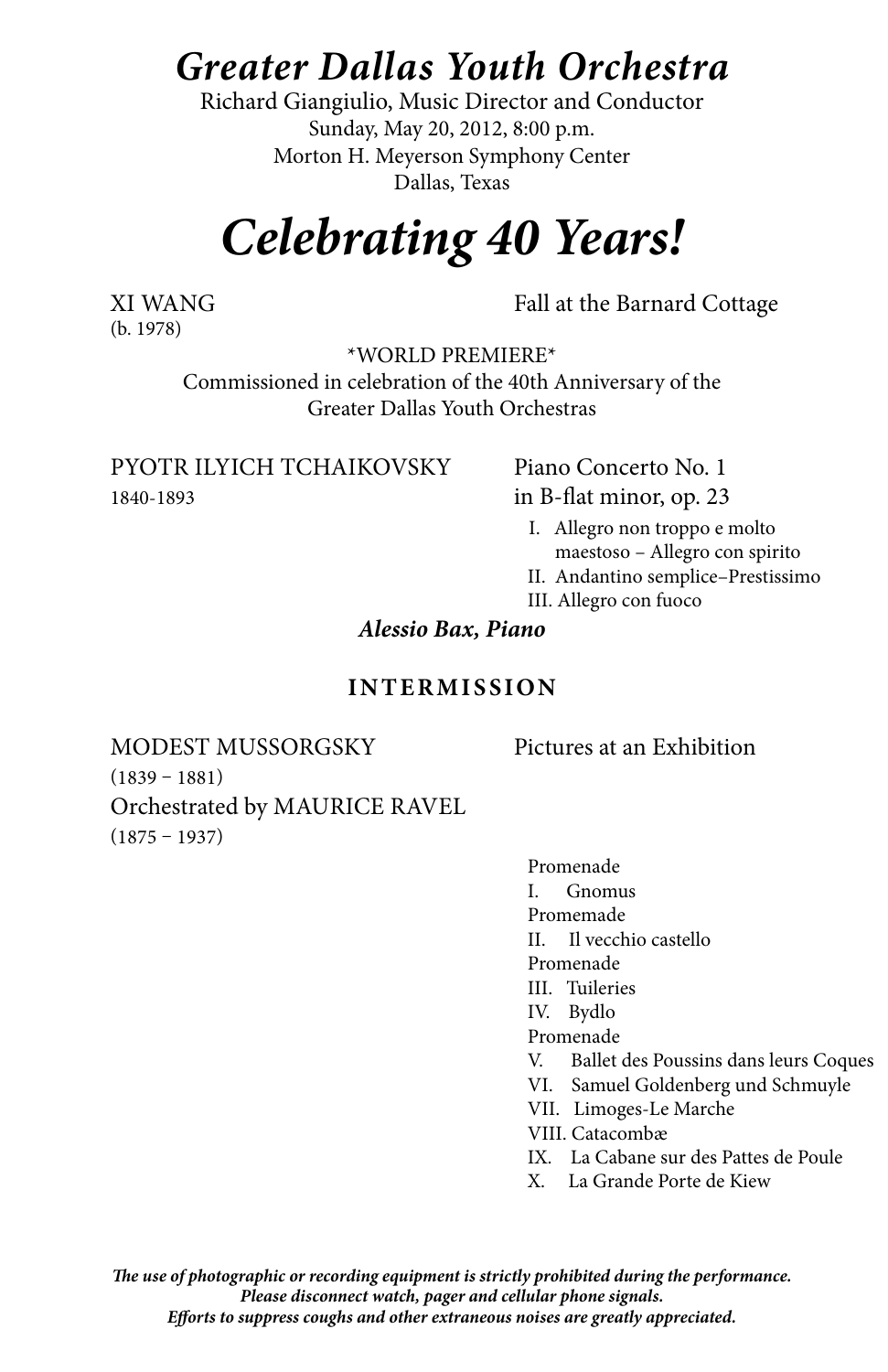## *Greater Dallas Youth Orchestra Richard Giangiulio, Conductor*

#### **VIOLIN I**

Samantha Guu Co-Concertmaster Aakash Patel Co-Concertmaster Allie Stewart Asst. Concertmaster Ben Chilton Michelle Chiou Prajan Divakar Ryan Huang Brendan Kim Ella Loman Lilian Ludford Joon Moon Michele Myong Alicia Nguyen Holly O'Brien Michael Wang

#### **VIOLIN II**

Hannah Price Principal Phoenix Abbo Asst. Principal Allison Beck Lucy Cheng Jennifer Cho Sophie Druffner Caitlin Garcia Kyle Han Corbin Mace Sarah Tang Michael Trinh Katherine Xiu Derek Yan Justin Yan Alice Zheng Helen Zheng

#### **VIOLA**

Marlea Simpson Co-Principal Megan Wright Co-Principal

Min Cho Aubrey Fineout Matthew Geise Jonathan Kim Samuel Kuang Victoria Lien Lawrence Liu Emily Long Ujwal Madhavapeddi Tiffany Mourlam Serena Shah-Simpson

#### **CELLO**

Stephen Ahn Co-Principal Amy Chyao Co-Principal Brian Zhao Asst. Principal Shira Beder Marco De La Cruz Michael Hsieh Erin Hwang Eugene Kim Caroline Magee Morgan Mitchell Maisie O'Brien Anna Ryu Carlos Vargas Michael Yang Shirley Zhang

#### **BASS**

Jackie Johnson Co-Principal Troy Tippawang Co-Principal Peter Walsh Co-Principal Trevor Drew Joseph Newton Aaron Olguin Kody Thiessen

**FLUTE** 

Jeemini Lee Principal Grace Choe Abby Easterling Elizabeth Kang

**PICCOLO** Abby Easterling Jeemini Lee

#### **OBOE**

Jonathan Gentry Co-Principal Jillian Honn Co-Principal Marshal McClure Harini Suresh

**ENGLISH HORN**

Marshal McClure

#### **CLARINET**

Andrew Lee Principal Franklin Jia Austin Sarich Helen Xiong

## **BASS CLARINET**

Andrew Lee Ben Quarles

#### **BASSOON**

Brian Geise Co-Principal Christopher Pawlowski Co-Principal Joshua Boyer Jennifer Owens

#### **CONTRABASSOON** Brian Geise